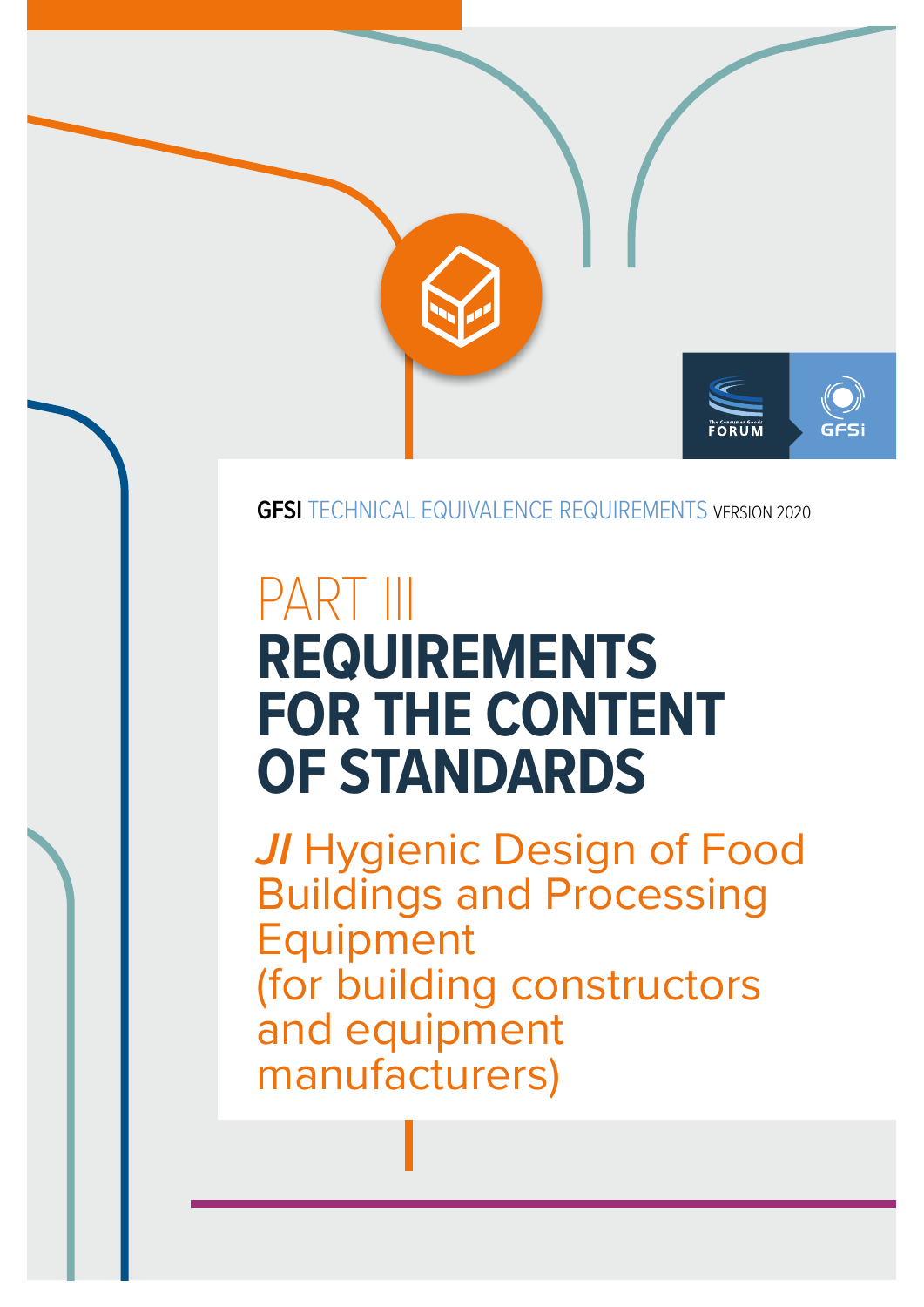

|    | <b>FOOD BROKER / AGENT</b>                                                                                                   |  |
|----|------------------------------------------------------------------------------------------------------------------------------|--|
| G  | <b>PROVISION OF STORAGE AND DISTRIBUTION SERVICES</b>                                                                        |  |
| P  | <b>PROVISION OF FOOD SAFETY SERVICES</b>                                                                                     |  |
|    | <b>PRODUCTION OF FOOD PACKAGING</b>                                                                                          |  |
| ЛI | <b>HYGIENIC DESIGN OF FOOD BUILDINGS AND PROCESSING EQUIPMENT</b><br>(FOR BUILDING CONSTRUCTORS AND EQUIPMENT MANUFACTURERS) |  |
|    | HYGIENIC DESIGN OF FOOD BUILDINGS AND PROCESSING EQUIPMENT (FOR BUILDING AND EQUIPMENT USERS)                                |  |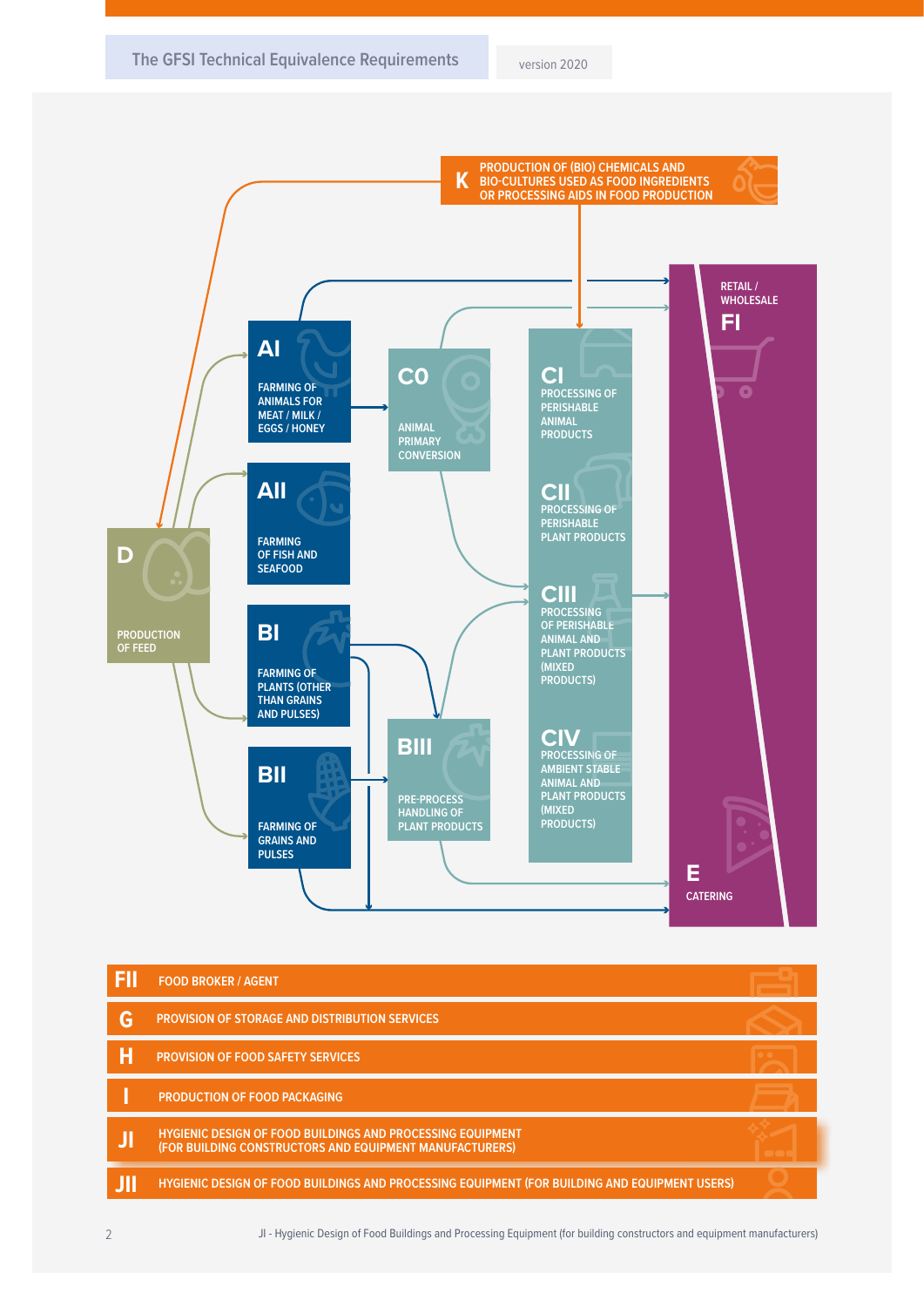

## Part III - *JI* **Hygienic Design of Food Buildings and Processing Equipment (for building constructors and equipment manufacturers)**

Part III of the GFSI Technical Equivalence Requirements defines the key elements required in a Standard in relation to:

- **Hazard and Risk Management Systems** (Hazard Analysis and Critical Control Points (HACCP) or HACCP based systems);
- **Hygienic Design Management Systems;**
- **Good Industry Practices, Good Manufacturing Practices, Good Agricultural Practices.**

This document applies to Standard Owners applying for the scope of acknowledgement JI - the design and construction of equipment and facilities dedicated to the production of food by the provider of such services. This scope includes the following product, services and activities:

- **Manufacturers of equipment, including any components necessary to link them together, and their utilities and utensils necessary for their operation, for farms food production facilities, food retail and wholesale operations, and packaging dedicated to food;**
- **Architects, Engineers and Designers of food handling facilities, including farm, food manufacturing, storage and retail buildings;**
- **The builders of above facilities.**

The requirements – named key elements – were identified by a multi-stakeholder group including industry experts to ensure relevance to this scope while ensuring harmonisation of food safety standards across industry. Although the structure of each scope of Part III of the Technical Equivalence Requirements is aligned, some of the key elements may be specific to the industry included in this scope.

GFSI-recognised Standard Owners are required to address each key element outlined in this document. The detailed content of each individual Standard must however be independently developed and is not expected to be a direct copy of the GFSI Technical Equivalence Requirements.

GFSI has defined in a Glossary terms used in key elements. Part IV, the Glossary, is an integrated part of the GFSI Technical Equivalence Requirements and definitions shall be applied accordingly in Standards. In the GFSI Technical Equivalence Requirements, food is used as an umbrella term and refers to the object of each of the scope, i.e. food, feed, packaging as applicable.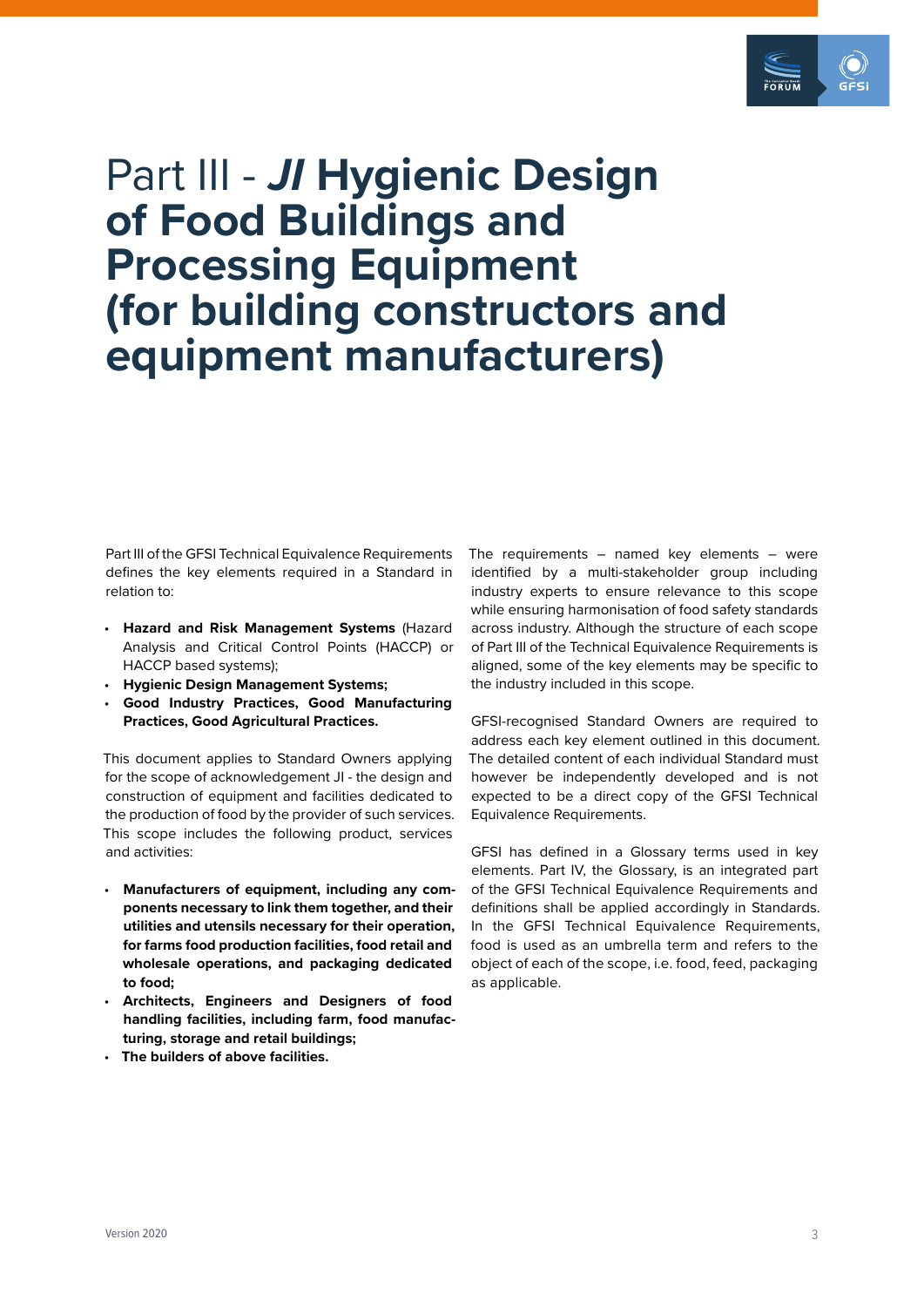### **SECTION 1: HAZARD AND RISK MANAGEMENT SYSTEMS REQUIREMENTS**

| <b>REFERENCE</b>      | <b>ELEMENT</b>             | <b>TTHE STANDARD SHALL REQUIRE THAT</b>                                                                                                                                                                                                                                                                 |
|-----------------------|----------------------------|---------------------------------------------------------------------------------------------------------------------------------------------------------------------------------------------------------------------------------------------------------------------------------------------------------|
| <b>HACCP 1.5</b>      | Hygienic design process    | A competent multidisciplinary team shall assess the<br>hygienic design and risk assessment of new buildings/<br>equipment.                                                                                                                                                                              |
| HACCP <sub>1.6</sub>  | Hygienic design process    | The hygienic design and suitability of buildings and<br>equipment shall be evaluated throughout their life<br>cycle from the design concept, through construction,<br>purchasing and during use, until the end of their<br>intended life.                                                               |
| HACCP 1.7             | Risk assessment            | A documented hygienic design risk assessment for<br>food safety hazards on new and existing buildings/<br>equipment shall be established, implemented and<br>maintained. It shall include as a minimum the following<br>considerations: intended use, food safety hazard<br>identification, evaluation. |
| <b>HACCP 1.9.1</b>    | Intended use               | The intended use of the building/equipment shall be<br>specified.                                                                                                                                                                                                                                       |
| HACCP <sub>1.10</sub> | Hygienic design principles | building/equipment<br>hygienic<br>Appropriate<br>design<br>principles shall be adopted based on the designated<br>risk assessment, appropriate to their intended use and<br>taking into consideration a user specification.                                                                             |
| HACCP <sub>1.11</sub> | Hygienic design principles | Buildings and equipment shall be of a cleanable design,<br>to meet all cleaning objectives.                                                                                                                                                                                                             |
| HACCP <sub>1.12</sub> | Hygienic design principles | Buildings and equipment shall be designed and<br>constructed to avoid favourable growth conditions<br>(for microorganisms, pests and their harbourage),<br>appropriate to their intended use.                                                                                                           |
| HACCP <sub>1.13</sub> | Hygienic design principles | Buildings and equipment shall be designed to prevent<br>contamination appropriate to their intended use.                                                                                                                                                                                                |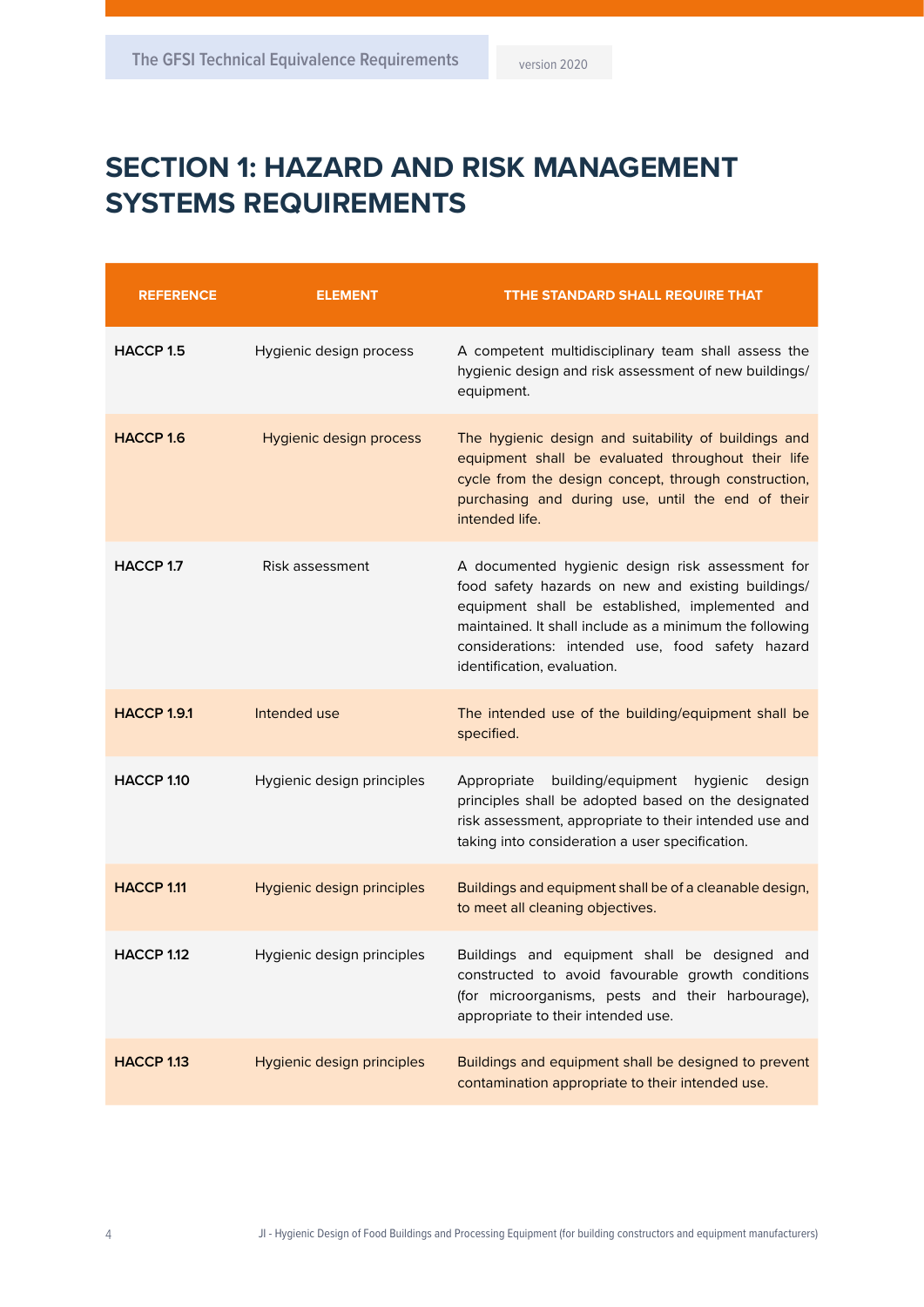

| HACCP 1.14            | Hygienic design principles | Wherever relevant, recognised<br>hygienic<br>design<br>standards/guidance shall be consulted<br>the<br>for<br>design and construction of buildings and equipment,<br>appropriate for their intended use. |
|-----------------------|----------------------------|----------------------------------------------------------------------------------------------------------------------------------------------------------------------------------------------------------|
| HACCP <sub>1.15</sub> | Hygienic design principles | Appropriate hygienic design principles shall be adopted<br>for the installation of new equipment and construction<br>of buildings at sites handling food.                                                |

### **SECTION 2: HYGIENIC DESIGN MANAGEMENT SYSTEMS REQUIREMENTS**

| <b>REFERENCE</b> | <b>ELEMENT</b>                                   | THE STANDARD SHALL REQUIRE THAT                                                                                                                                                                                      |
|------------------|--------------------------------------------------|----------------------------------------------------------------------------------------------------------------------------------------------------------------------------------------------------------------------|
| <b>FSM 1.2</b>   | Management responsibility                        | A clear organisational structure identifying the<br>job functions and responsibilities of at least those<br>employees whose activities affect Hygienic Design<br>shall be established, implemented and maintained.   |
| <b>FSM 2.2</b>   | Management commitment<br>and food safety culture | Evidence of the senior management's commitment<br>to establish, implement, maintain and continuously<br>improve the Hygienic Design Management System<br>shall be provided.                                          |
| <b>FSM 3.2</b>   | Management review                                | The organisation's senior management shall review<br>the verification of the Hygienic Design System at<br>planned intervals, to ensure their continuing suitability,<br>adequacy and effectiveness.                  |
| <b>FSM 4.4</b>   | Legislation                                      | Procedures shall be established, implemented and<br>maintained to ensure that buildings and equipment are<br>legally compliant in the hygienic design requirements<br>in the country of known implementation / sale. |
| <b>FSM 5.2</b>   | Hygienic Design<br><b>Management System</b>      | A Hygienic Design Management System shall be<br>established, implemented, maintained and continuously<br>improved.                                                                                                   |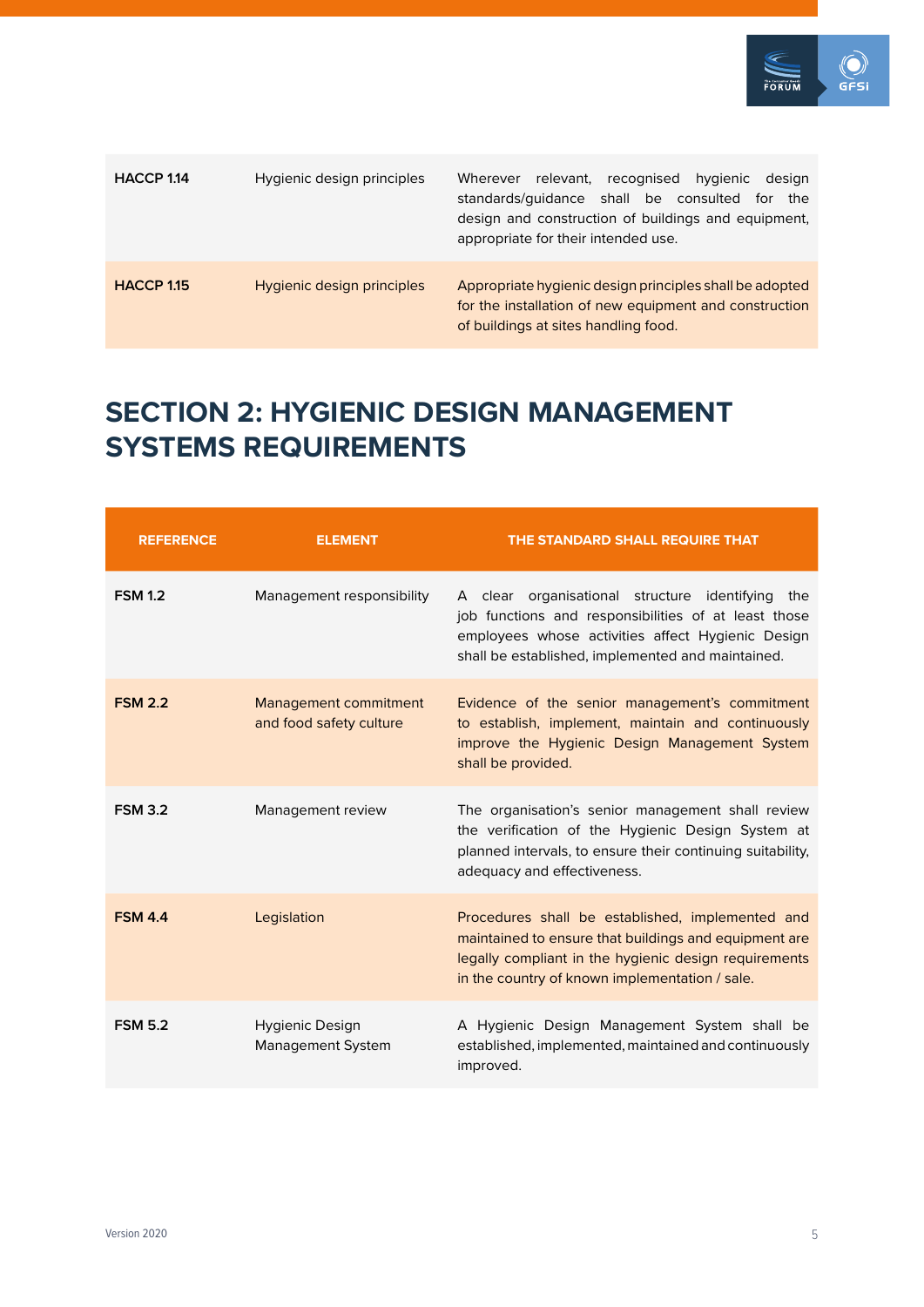| <b>FSM 6.2</b>    | <b>Hygienic Design Policy</b>                     | A clear, concise and documented Hygienic Design<br>policy statement shall be in place, as well as measurable<br>objectives specifying the organisation's commitments<br>to meet the food safety needs of its products.                                                                                                                                    |
|-------------------|---------------------------------------------------|-----------------------------------------------------------------------------------------------------------------------------------------------------------------------------------------------------------------------------------------------------------------------------------------------------------------------------------------------------------|
| <b>FSM 9.1.2</b>  | Documentation<br>requirements                     | A procedure shall be established, implemented,<br>and maintained for the management and control of<br>documented information required to demonstrate the<br>effective operation and control of processes and the<br>Hygienic Design Management System.                                                                                                    |
| <b>FSM 9.2.4</b>  | Documentation<br>requirements                     | All the above-mentioned documented information<br>shall be securely stored for the time period required<br>to meet customer and legal requirements, or for a<br>period exceeding the lifetime of buildings/equipment<br>if customer or legal requirements are not available. It<br>shall be effectively controlled and readily accessible<br>when needed. |
| <b>FSM 10.1</b>   | Specified requirements<br>/ Specifications        | Specified requirements or specifications shall be<br>established, implemented and maintained for all inputs<br>to the process, including services that are purchased or<br>provided and have an effect on food safety.                                                                                                                                    |
| <b>FSM 10.2</b>   | <b>Specified requirements</b><br>/ Specifications | A review process of the specified requirements or<br>specifications shall be in place.                                                                                                                                                                                                                                                                    |
| <b>FSM 11</b>     | Procedures                                        | Procedures and instructions shall be established,<br>implemented and maintained for all processes and<br>operations having an effect on food safety.                                                                                                                                                                                                      |
| <b>FSM 12.2</b>   | Resource management                               | The resources needed to establish, implement,<br>maintain, review and improve the Hygienic design<br>Management System shall be identified and assigned.                                                                                                                                                                                                  |
| <b>FSM 13.1.3</b> | Purchasing and supplier<br>performance            | procedure<br>purchasing<br>shall<br>be<br>established,<br>A<br>implemented and maintained to ensure that all inputs<br>to the process including externally purchased materials<br>and services which have an effect on food safety,<br>conform to specified requirements as well as regulatory<br>requirements.                                           |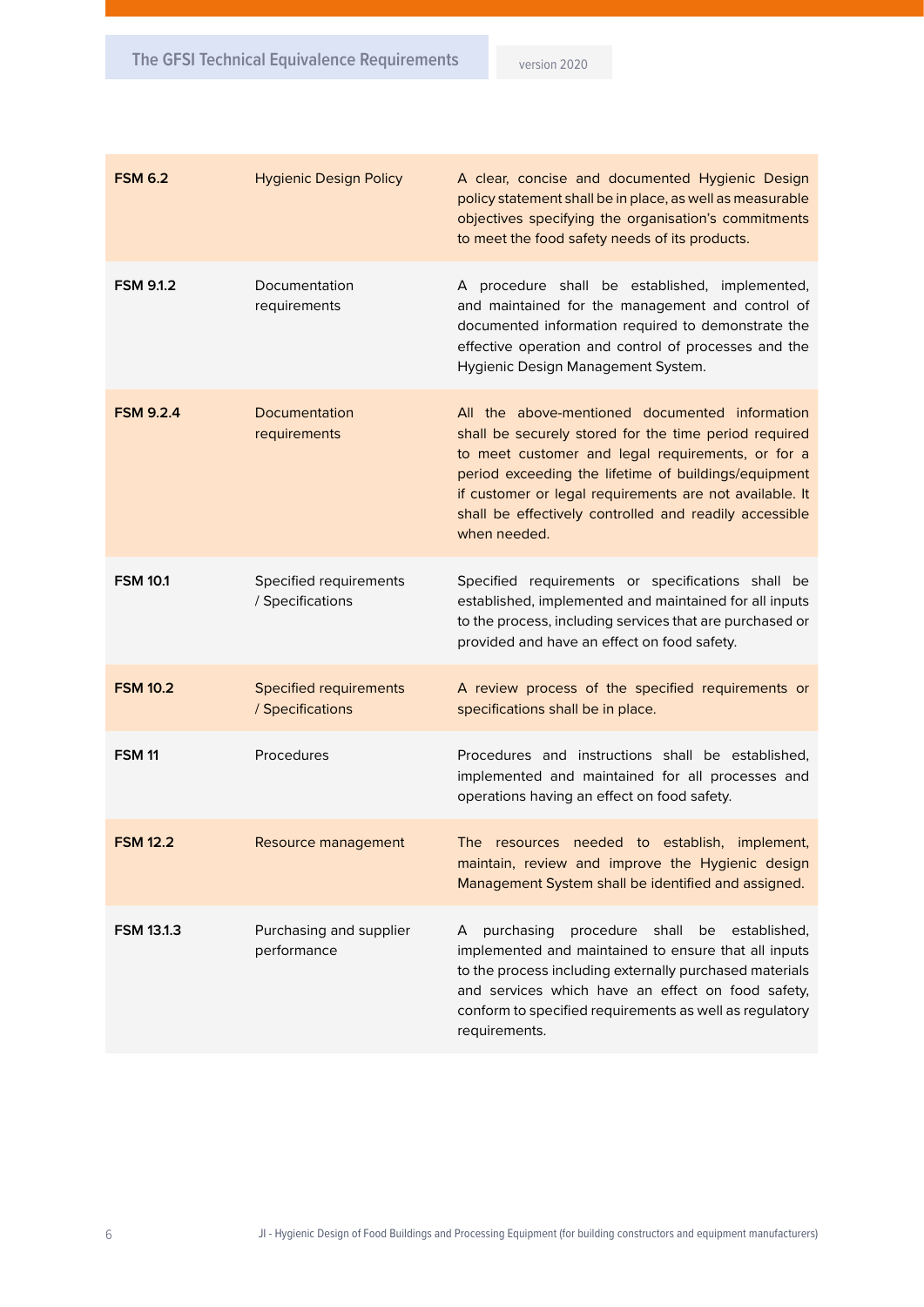

| <b>FSM 13.2.4</b> | Purchasing and supplier<br>performance | A procedure for the evaluation, approval and continued<br>monitoring of suppliers which have an effect on<br>food safety shall be established, implemented and<br>maintained. The procedure shall address procurement<br>in emergency situations to ensure buildings/equipment<br>still confirms to the documented specified requirements<br>or specification, and the supplier has been evaluated.<br>The results of evaluations, investigations and follow-up<br>actions shall be recorded. |
|-------------------|----------------------------------------|-----------------------------------------------------------------------------------------------------------------------------------------------------------------------------------------------------------------------------------------------------------------------------------------------------------------------------------------------------------------------------------------------------------------------------------------------------------------------------------------------|
| <b>FSM 13.3.2</b> | Purchasing and supplier<br>performance | Outsourced processes or service that affect food safety<br>shall be identified and controlled. Such controls shall<br>be documented in the Hygienic Design Management<br>System.                                                                                                                                                                                                                                                                                                              |
| <b>FSM 14.1.5</b> | <b>Traceability</b>                    | Procedures shall be established, implemented and<br>maintained to ensure the ability to trace or follow<br>a material or article critical to food safety through all<br>stages of purchase, construction and distribution<br>(minimum one step forward and one step backward).                                                                                                                                                                                                                |
| <b>FSM 19.4</b>   | Testing                                | Where external testing of construction materials,<br>buildings or equipment is required, it shall be carried<br>out by an accredited testing facility or one that follows<br>relevant international testing guidelines.                                                                                                                                                                                                                                                                       |
| <b>FSM 19.5</b>   | <b>Testing</b>                         | Where in-house testing is carried out, calibration of<br>equipment that is critical to food safety shall be carried<br>out against national standards or other accurate means.                                                                                                                                                                                                                                                                                                                |
| <b>FSM 20.2</b>   | Internal audit                         | An internal audit procedure shall be established,<br>implemented and maintained; it shall cover all elements<br>of the Hygienic Design Management System.                                                                                                                                                                                                                                                                                                                                     |
| <b>FSM 21</b>     | <b>Complaint handling</b>              | A procedure for the management of complaints and<br>complaint data shall be established, implemented and<br>maintained to ensure that complaints are assessed and<br>corrective actions implemented, when necessary.                                                                                                                                                                                                                                                                          |
| <b>FSM 22.4</b>   | Serious incident<br>management         | An incident management procedure, including product<br>recall, withdrawal, and retrofit shall be established,<br>implemented and maintained. The recall procedure<br>shall be regularly tested for effectiveness.                                                                                                                                                                                                                                                                             |
| <b>FSM 23.2</b>   | <b>Product release</b>                 | Commissioning<br>building/equipment<br>release<br><b>or</b><br>procedures shall be established, implemented and<br>maintained.                                                                                                                                                                                                                                                                                                                                                                |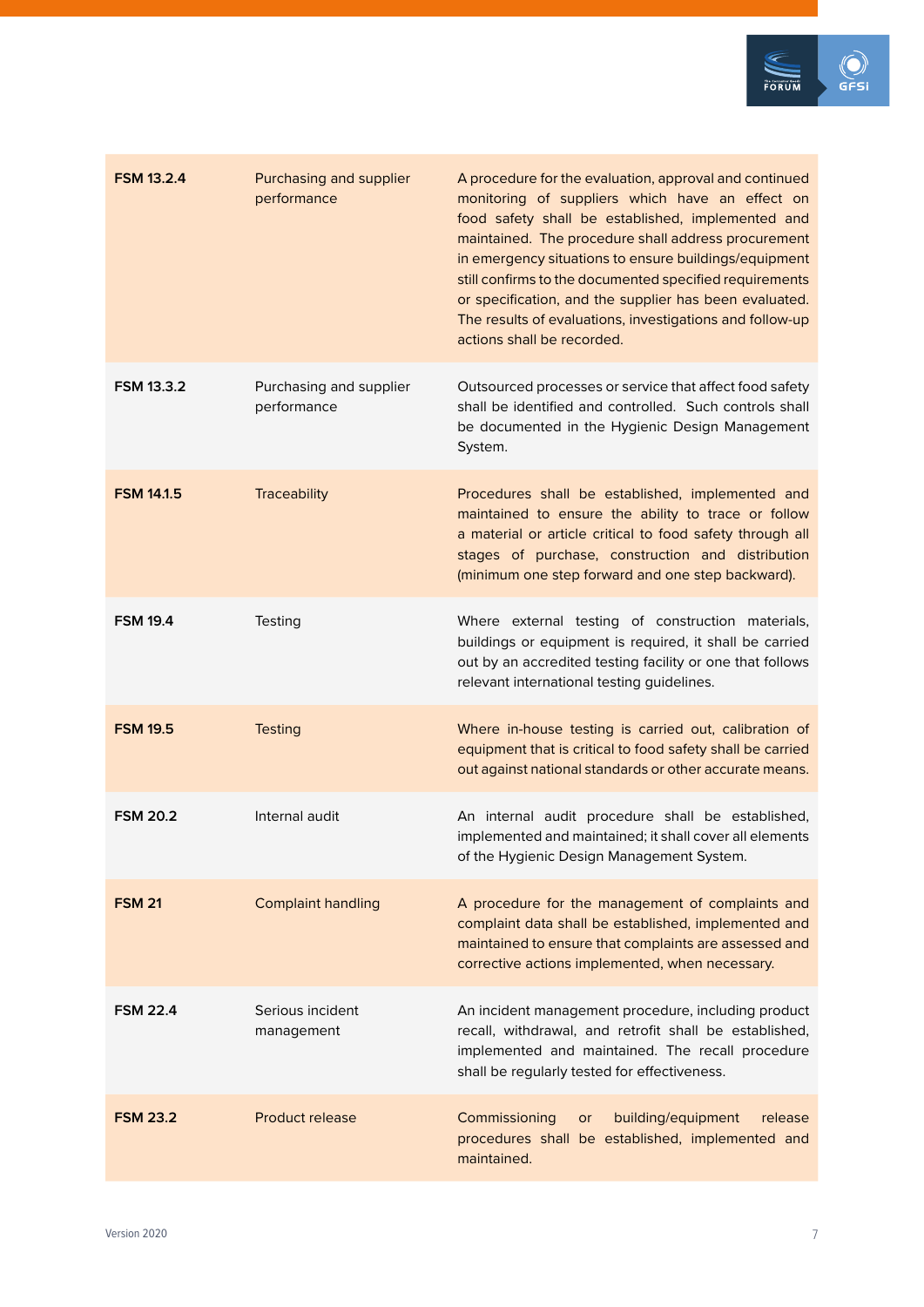| <b>FSM 23.3</b> | Product release           | Hygienic design construction specifications shall be<br>verified for buildings and equipment prior to dispatch<br>or hand-over to the customer.                                                                                               |
|-----------------|---------------------------|-----------------------------------------------------------------------------------------------------------------------------------------------------------------------------------------------------------------------------------------------|
| <b>FSM 24.1</b> | Control of non-conformity | A procedure shall be established, implemented and<br>maintained to ensure that any non-conformity impacting<br>food safety and any non-conforming products are<br>clearly identified and controlled to prevent unintended<br>use or delivery. |
| <b>FSM 25</b>   | Corrective actions        | A procedure shall be established, implemented and<br>maintained for the determination and implementation<br>of corrective actions in the event of any significant non-<br>conformity relating to food safety.                                 |

#### **SECTION 3: GOOD INDUSTRY SECTOR PRACTICE REQUIREMENTS**

| <b>REFERENCE</b> | <b>ELEMENT</b>                                       | THE STANDARD SHALL REQUIRE THAT                                                                                                                                                                                                                                                                       |
|------------------|------------------------------------------------------|-------------------------------------------------------------------------------------------------------------------------------------------------------------------------------------------------------------------------------------------------------------------------------------------------------|
| <b>GMP 3.2</b>   | Equipment                                            | The building in which equipment is manufactured shall<br>be designed, constructed and maintained to minimise<br>any contamination of the manufactured equipment<br>which may affect food safety.                                                                                                      |
| <b>GMP 4.8</b>   | <b>Product contamination</b><br>risk and segregation | Suitable employee, contractor and visitor access<br>requirements shall be in place such that food safety is<br>not compromised if construction is undertaken at a site<br>in which food is being handled.                                                                                             |
| <b>GMP 4.9</b>   | Product contamination<br>risk and segregation        | Procedures shall be in place to prevent the cross-<br>contamination of food from hazards created by<br>construction activities if construction is undertaken at a<br>site in which food is being handled.                                                                                             |
| <b>GMP 4.10</b>  | <b>Product contamination</b><br>risk and segregation | Prior to building commissioning or equipment dispatch,<br>buildings / equipment shall be cleaned by the<br>manufacturer / constructor using appropriate methods<br>that will remove all food safety hazards associated with<br>the construction process. Cleaning should be recorded<br>and verified. |